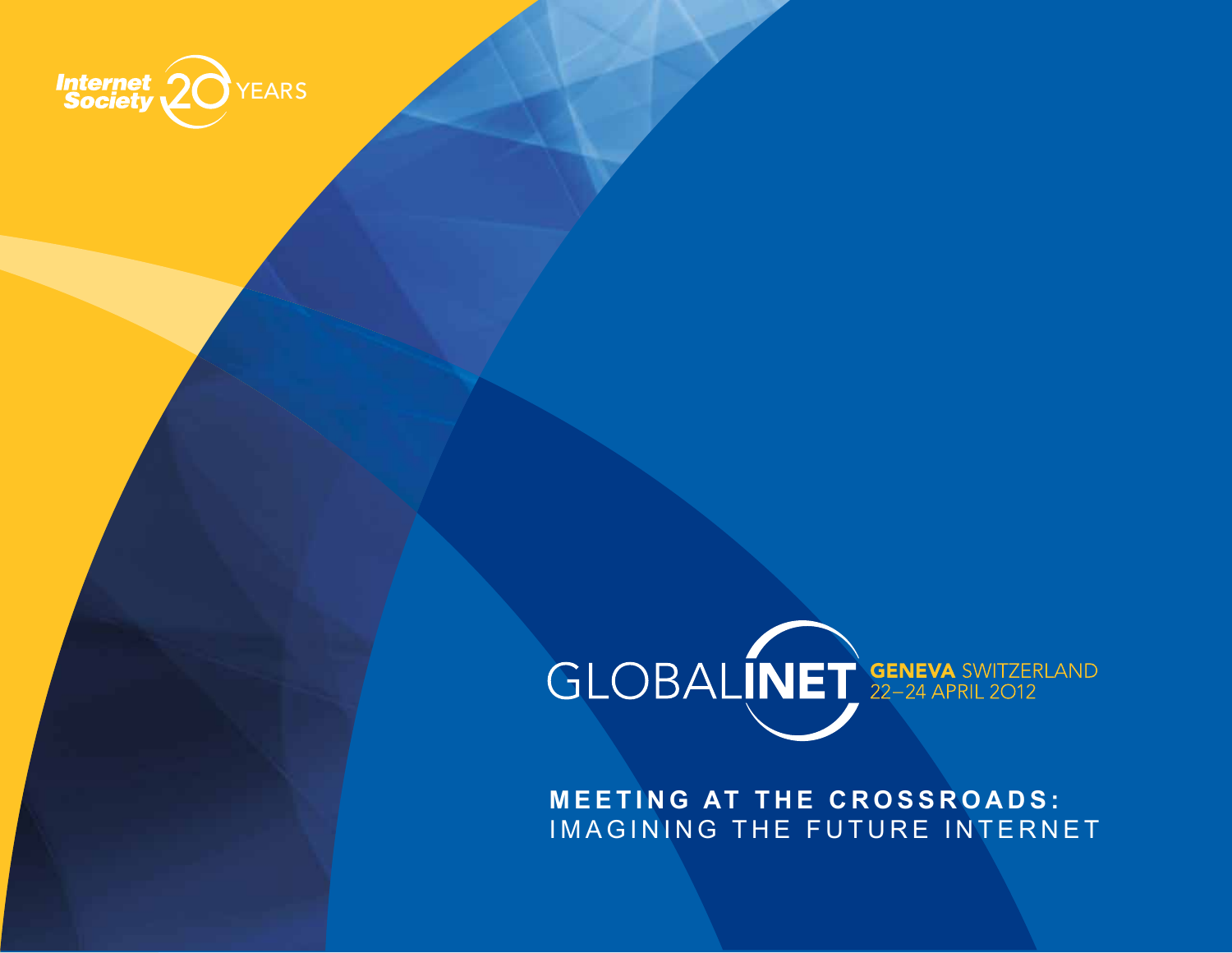

### IMAGINING THE FUTURE INTERNET

The Internet evolves incredibly quickly, and as it changes, it changes us. Yesterday's electronic wonder has become a necessary channel of business and communication for today's two billion Internet users.

Yet in the emerging economies, billions of new users are waiting for Internet access. How can we shape the Internet's future to meet the needs and expectations of those for whom the Internet is a given *and* those who have yet to connect?

The Internet Society has been successfully influencing a multistakeholder vision of Internet development since 1992. Join us in **Geneva, 22-24 April 2012,** as we celebrate our first 20 years and work to shape policies to protect, preserve and expand access to the Internet for the next 20.

**Bring your imagination!**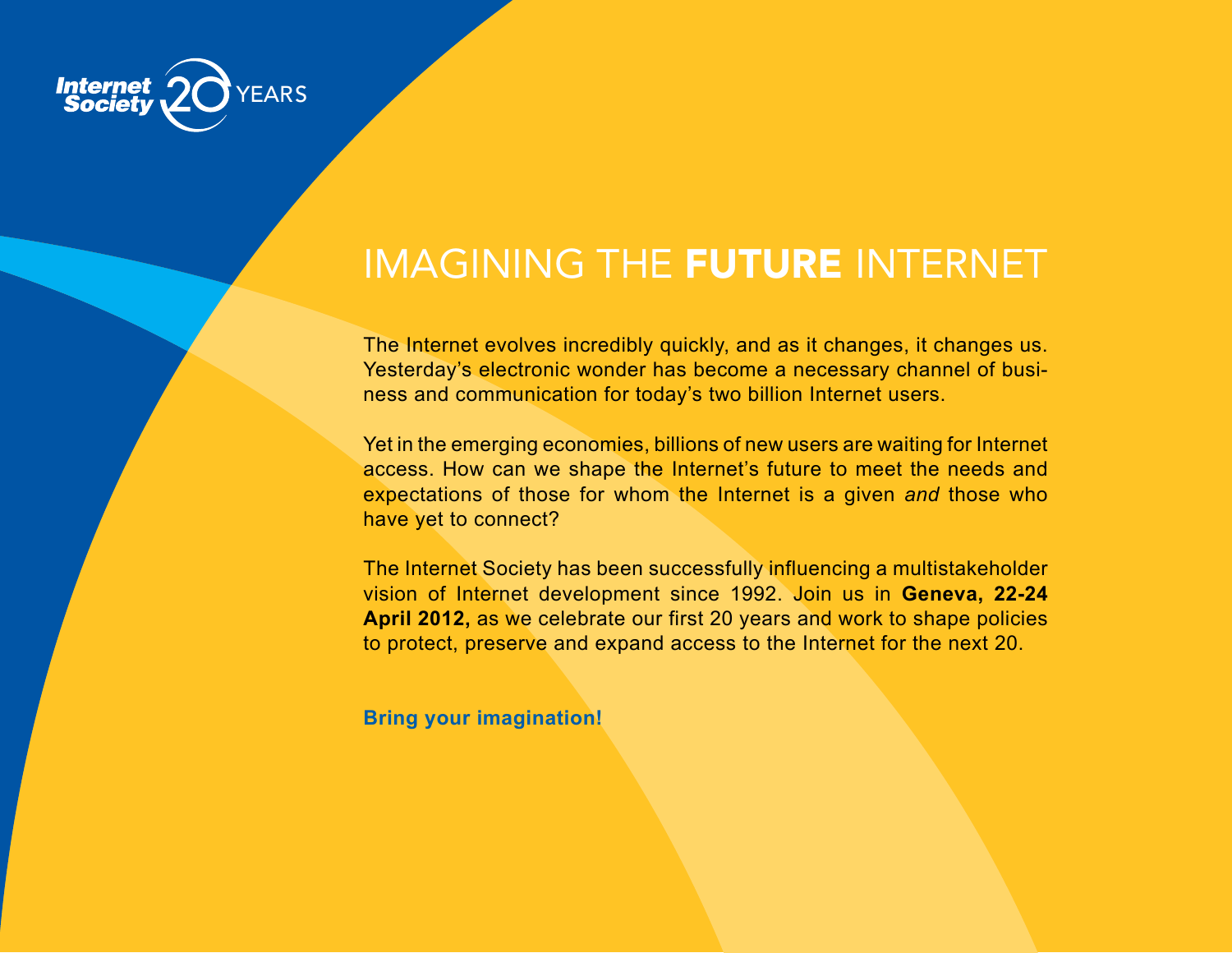

# WHY COME TO GLOBALINET?

#### **Come to address issues that will shape the Internet's future.**

We will consider how to preserve an Internet responsive to all stakeholders while extending access to the Internet's power as an engine for education and economic growth.

- How will billions of new users transform the Internet?
- What structures and policies will catalyze economic growth and wealth creation?
- **Notable 10 What are the opportunities and challenges for enabling** and protecting human rights through online activities?
- **Notal intellectual property concepts are most appropriate** for the 21st century?
- $\blacksquare$  How will society be changed by living with an Internet on which "nothing ever goes away?"
- When does IPv6 become a reality, and how?
- In what ways is social media changing the very essence of human interaction?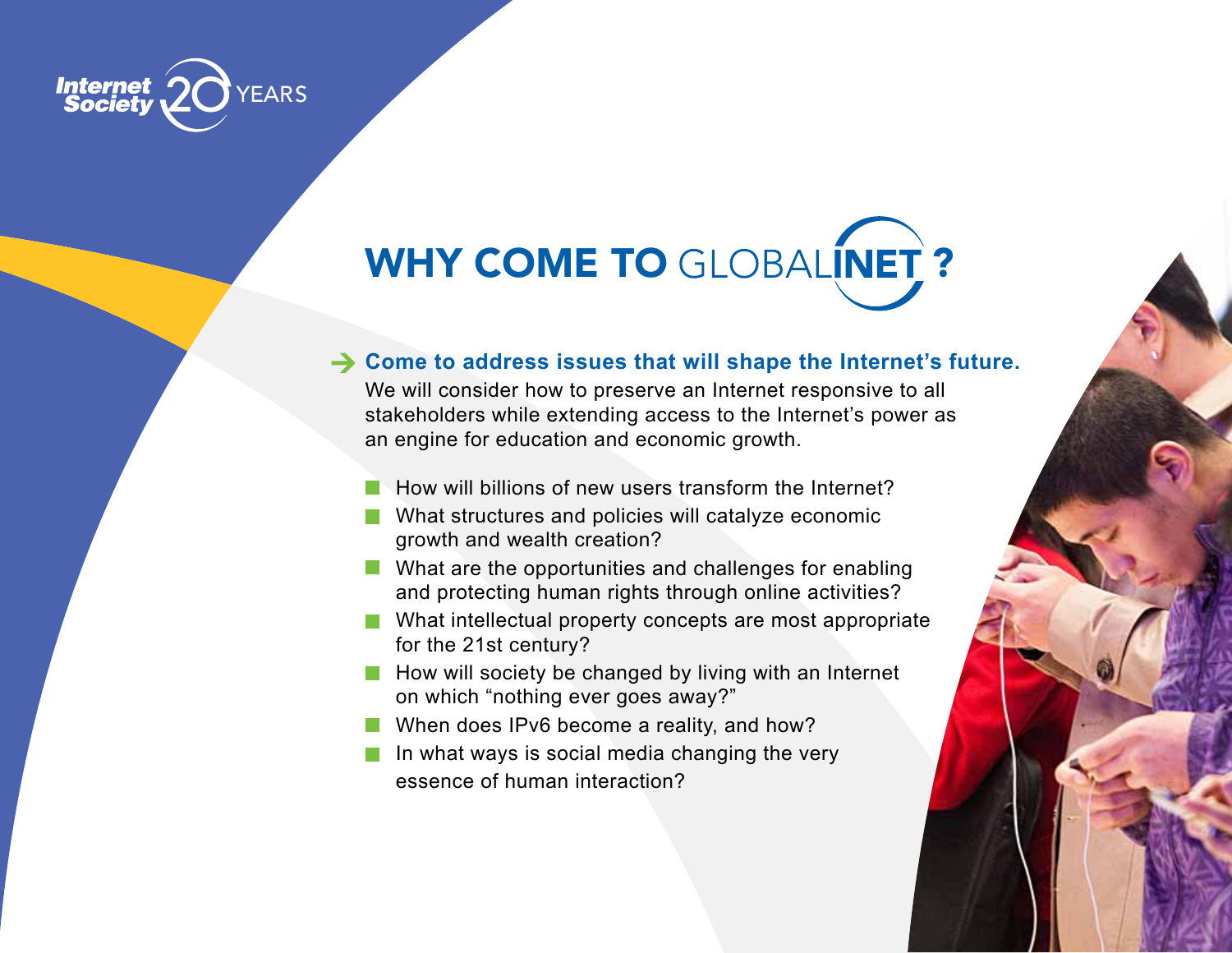

#### **→ Come for the visionary keynotes.**

Industry leaders and futurists share their insights and inspirations.

#### **→ Come for the pre-conference workshops for Chapter Members and Delegates.**

Get updated on the latest developments and resources available. Take advantage of this special opportunity to learn and share with peers around the globe.

#### **→ Come to connect, collaborate and share with the Internet change-makers of today and tomorrow.**

Meet and network with policy makers, technologists, government representatives, business executives and other individuals from around the globe. Learn how they are addressing your issues in their regions.

#### **→ Come to Celebrate!**

#### **Join us in marking our 20th Anniversary.**

Our inaugural class of honorees will be inducted into the Internet Society's new Internet Hall of Fame, highlighting the history and personal stories of the Internet's pioneers – past, present, and future. It's all happening at the Awards Gala on 23 April.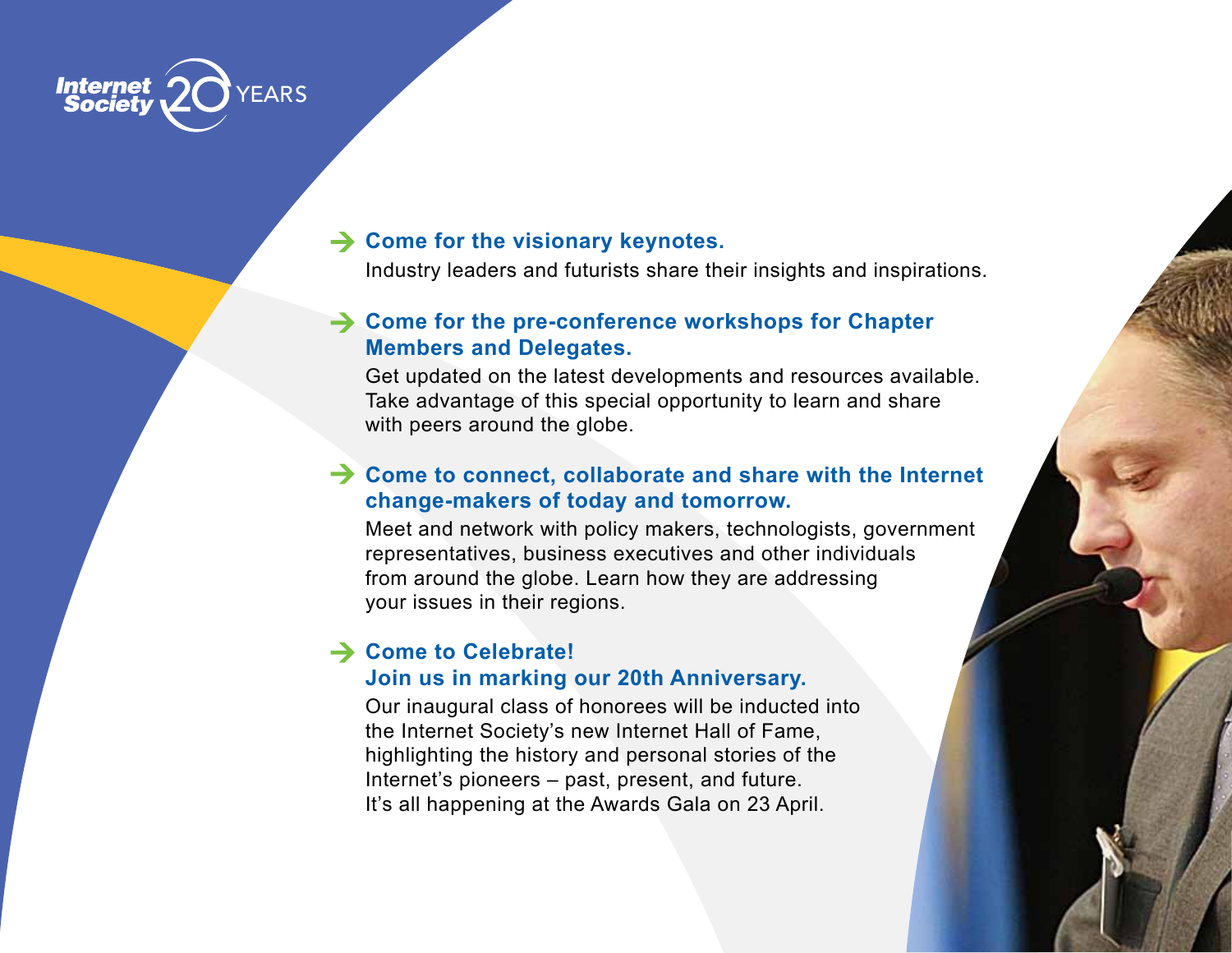

## AGENDA

#### **SATURDAY 21 APRIL**

09:30 – 17:00 Global Chapter Workshop

#### **Sunday 22 APRIL**

- 08:00 19:00 Registration & Information Open
- 09:30 17:00 Global Chapter Workshop
- 09:30 17:00 Collaborative Leadership Exchange
- 11:00 17:00 Executive Business Roundtable
- 17:00 19:00 Welcome Reception

#### **Monday 23 April**

- 07:00 19:00 Registration & Information Open
- 07:30 09:00 Membership Breakfast
- 09:00 10:30 Opening Session
- 10:30 11:00 Morning Break
- 11:00 13:00 Roundtable Discussion: Governance in an Interconnected World: Wherein the Public Interest?
- 13:00 14:30 Lunch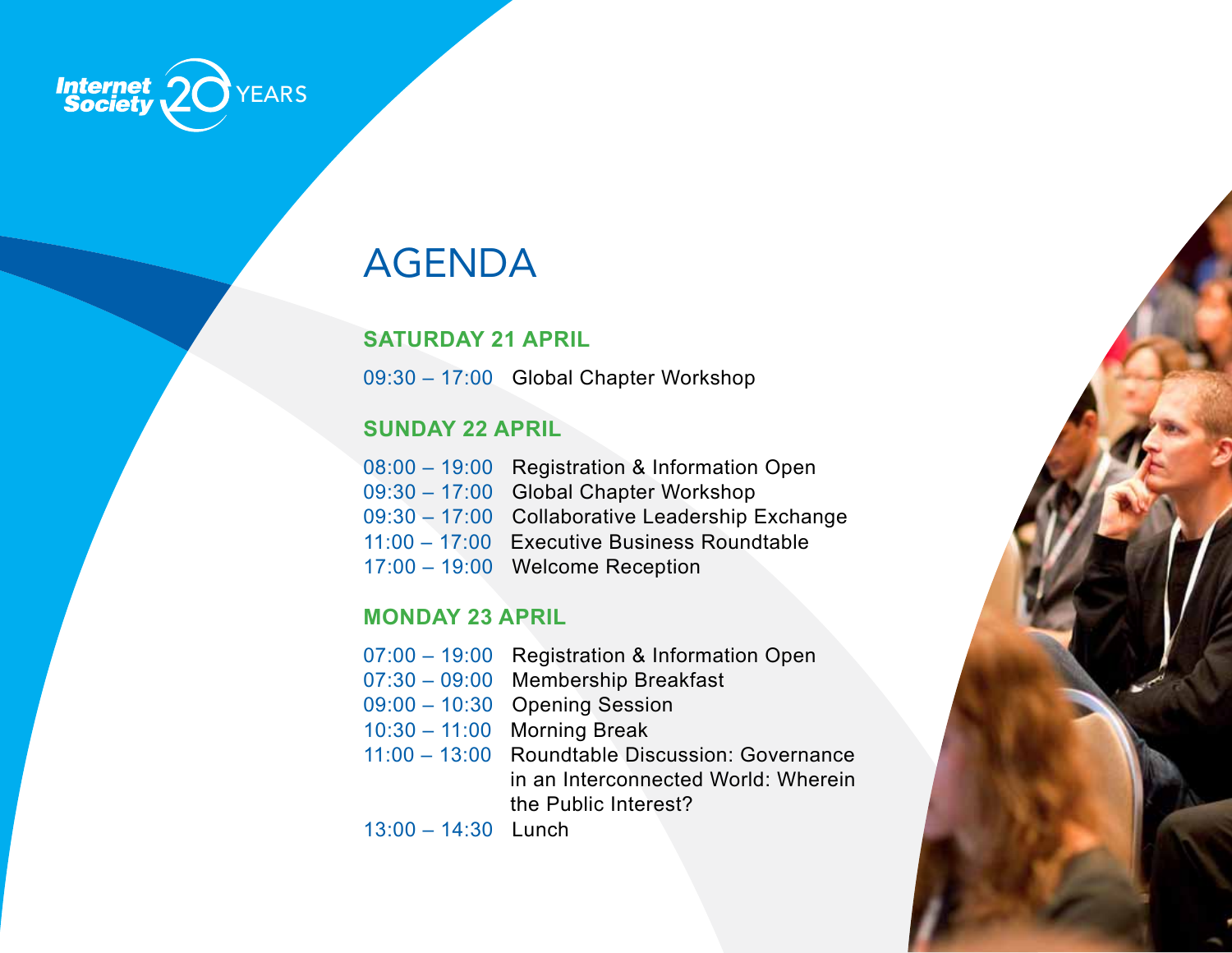# **Internet 20** YEARS

#### **Monday 23 April (CONTINUES)**

|       | 14:30 - 17:00 Session 1.1: Contributing to the Global Internet: |
|-------|-----------------------------------------------------------------|
|       | How the ecosystem learns and grows                              |
|       | $14:30 - 17:00$ Session 1.2: The Rule of Law and the Internet:  |
|       | Is the online world different from the offline world?           |
|       | 14:30 - 17:00 Session 1.3: Youth and Social Networking          |
|       | - Redefining Business and Society                               |
| 19:00 | 20th Anniversary Awards Reception & Gala Dinner                 |
|       |                                                                 |

#### **TUESDAY 24 April**

| $07:00 - 16:30$ | <b>Registration &amp; Information Open</b>        |
|-----------------|---------------------------------------------------|
| $07:30 - 09:30$ | Internet Women's Breakfast                        |
| $09:30 - 12:00$ | Session 2.1: Digital Content,                     |
|                 | Intellectual Property and Innovation              |
| $09:30 - 12:00$ | Session 2.2: Harnessing                           |
|                 | the Internet for Economic Transformation          |
|                 | 09:30 - 12:00 Session 2.3: Collaboration: The Key |
|                 | Ingredient for Advancing Internet Innovation      |
| $12:00 - 13:30$ | Lunch                                             |
| $13:30 - 15:00$ | Roundtable: Game Changers:                        |
|                 | Where Will They Take Us by 2032?                  |
|                 | $15:30 - 16:30$ Closing Plenary                   |
|                 |                                                   |
|                 |                                                   |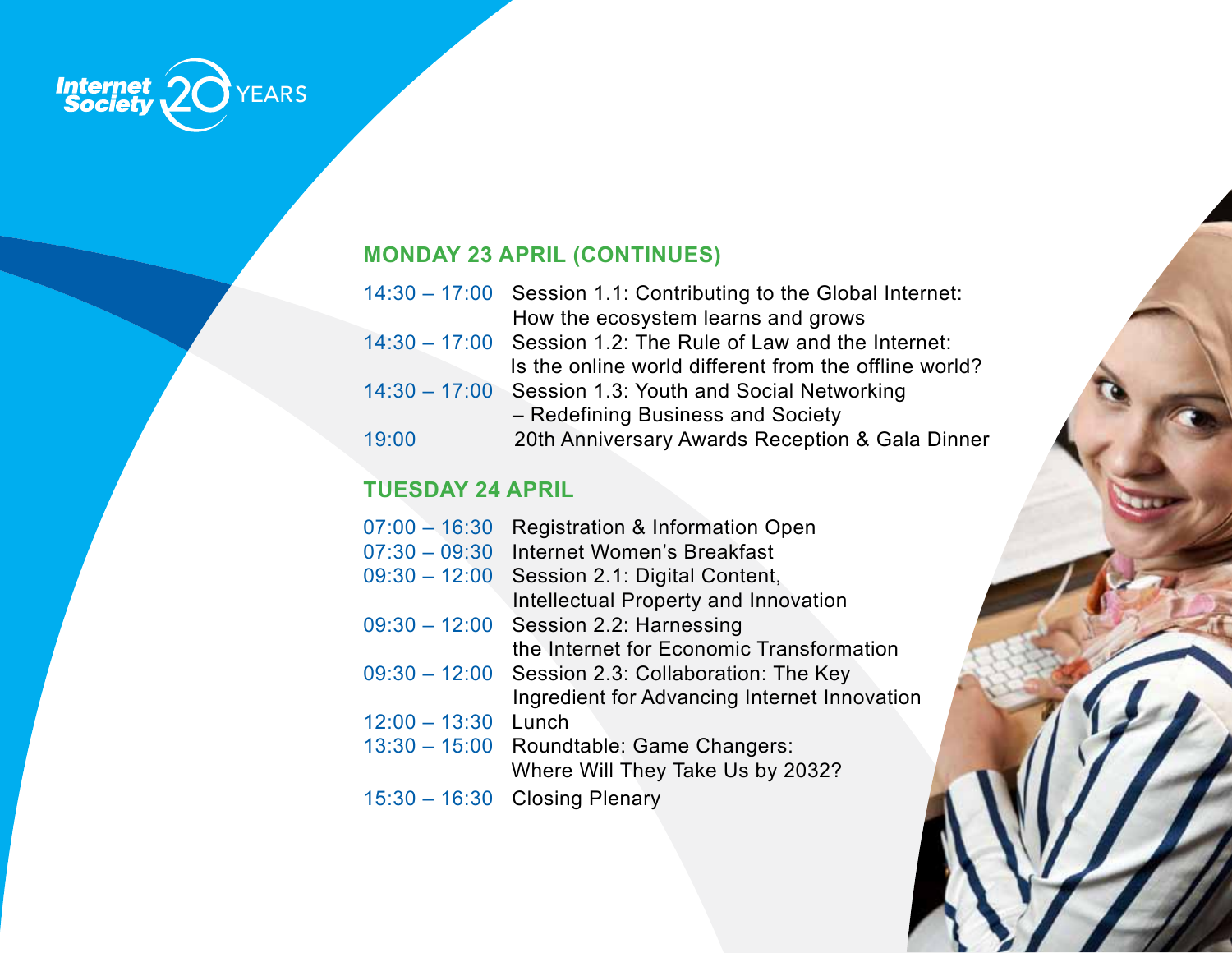

### KEYNOTE SPEAKER **DR. Leonard kleinrock**

Dr. Leonard Kleinrock is considered a father of the Internet, having developed the mathematical theory of packet networks, the technology underpinning the Internet, while an MIT graduate student. This was in 1962, many years before the birth of the Internet which occurred in his laboratory when his UCLA Host computer became the first Internet node in September 1969. A month later, he directed the transmission of the first message ever to pass over the Internet. He wrote the first paper and published the first book on the subject.

Dr. Kleinrock received his Ph.D. from MIT in 1963. He currently serves as a Distinguished Professor of Computer Science at UCLA. He has published over 250 papers and authored six books on a wide array of subjects including packet switching networks, packet radio networks, local area networks, broadband networks, nomadic computing, peer-to-peer networks, and intelligent software agents.

Dr. Kleinrock is a member of the National Academy of Engineering, the American Academy of Arts and Sciences, an IEEE fellow, an ACM fellow, an INFORMS Fellow, and an IEC fellow. Among his many honors, he is the recipient of the Ericsson Prize, the NAE Draper Prize, the Marconi Prize, the Okawa Prize, and was further recognized when he received the 2007 National Medal of Science, the highest honor for achievement in science bestowed by the President of the United States.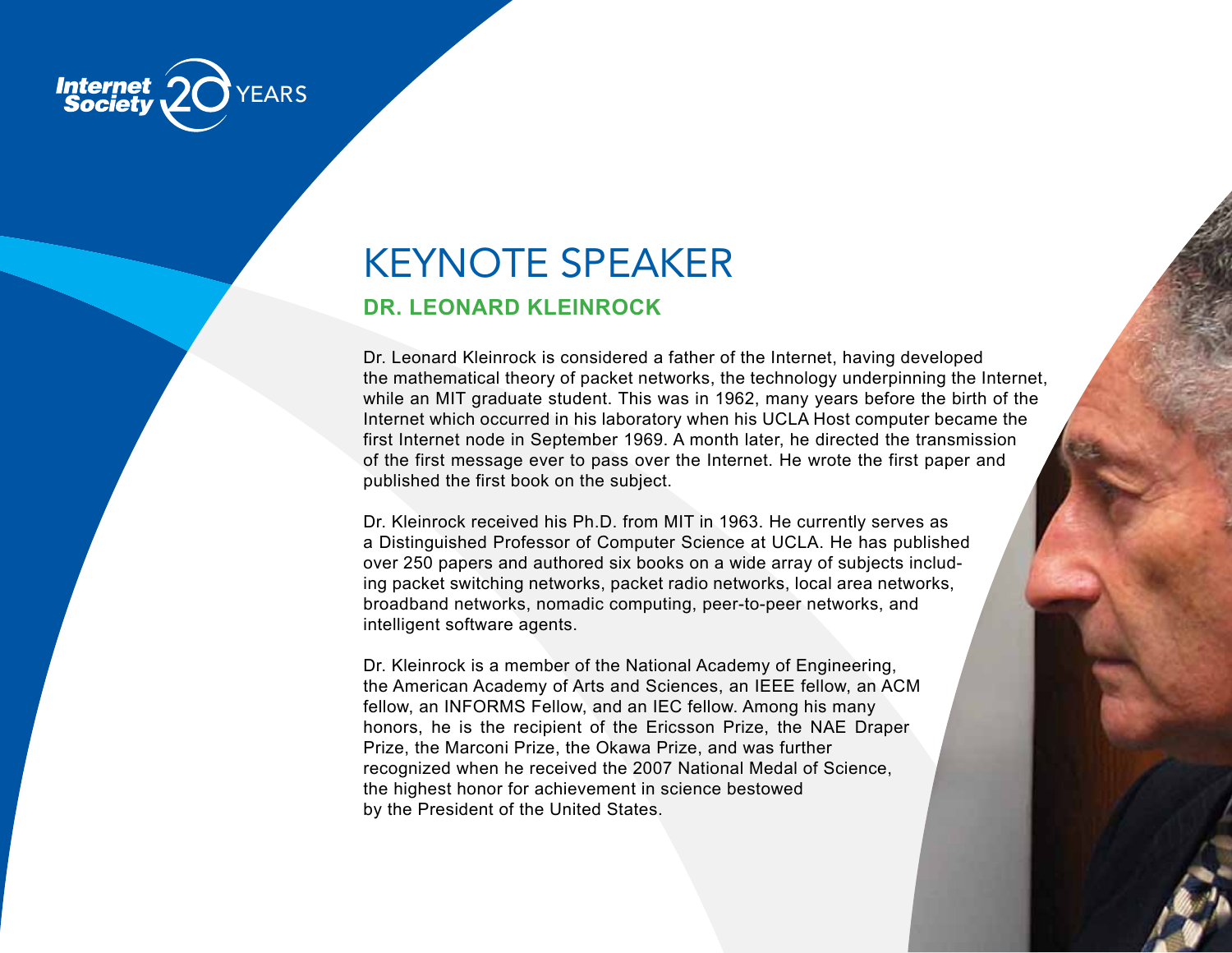

# SESSION DETAILS

#### **OPENING ROUNDTABLE**

#### **Governance in an Internetworked World: Wherein the public interest?**

The Internet's impacts on the world economy, on our societies and on our communication methods are all highly visible. The Internet's governance, while less visible to users and most policy-makers, may ultimately be just as transformative, as it is the first example of a large-scale, successful multistakeholder governance model.

The stakeholders in the Internet Governance Forum are charged with acting "each to their official roles," but the appropriate roles have perhaps become less clear than they were in 2005 when the World Summit on Information Society created the IGF. The roles of industry and government have become more pervasive. Private sector and technical community activity have continued to grow, but may not be as well reflected.

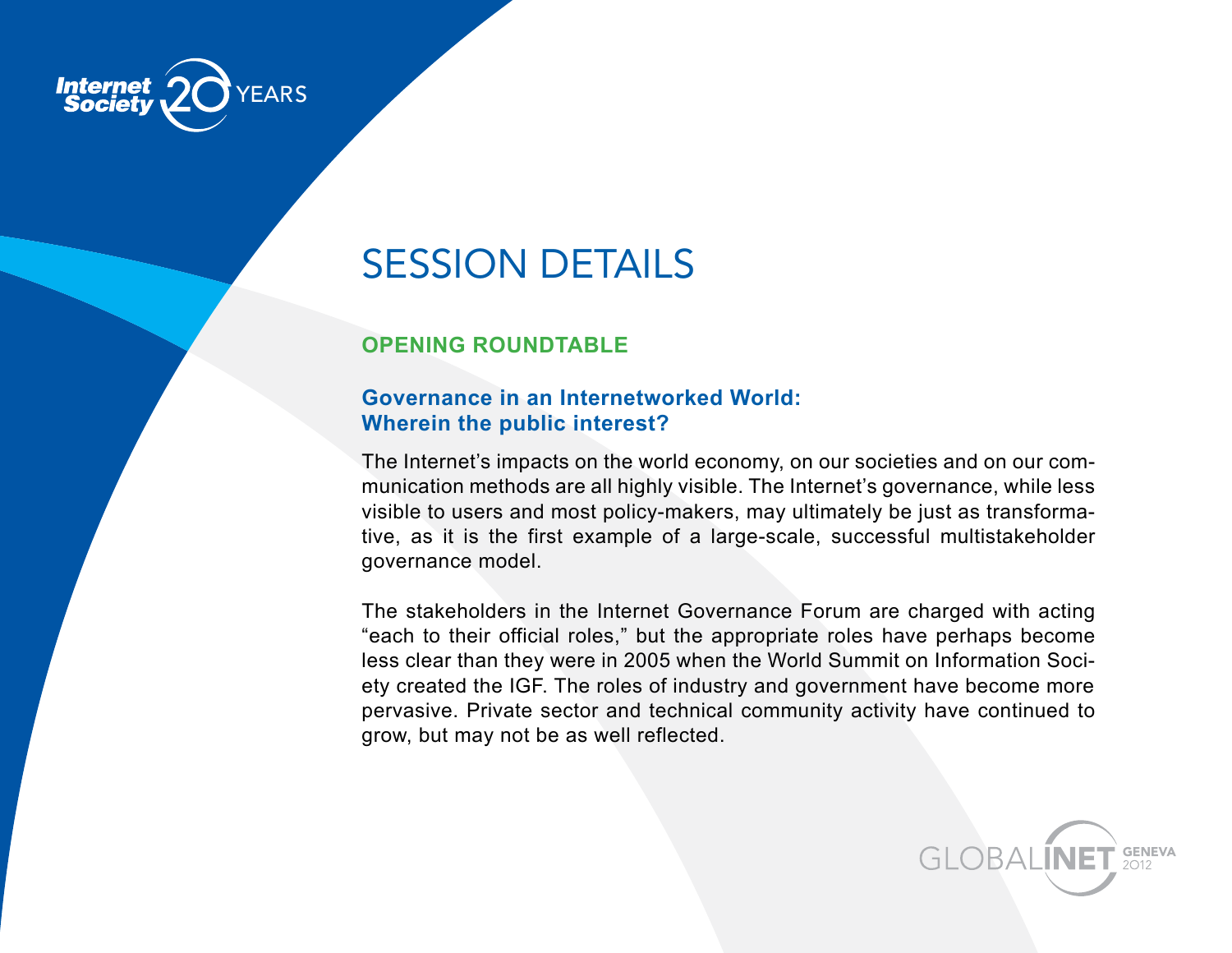

#### **Session 1.1**

#### **Contributing to the Global Internet: How the ecosystem learns and grows**

As the Internet has grown from it's original relatively homogeneous set of stakeholders it has had to adapt in order to incorporate new users, new services, new infrastructure, and new use cases. Internet protocols have proven to be extremely flexible and the developers of both hardware and software have fostered several decades of constant innovation to support continued growth and innovation. This session will introduce some of the current challenges and opportunities in advancing the Internet as seen from a regional perspective. Technical issues such as reliable power and available infrastructure, cultural issues such as localized content and support for multiple languages and scripts, and policy issues such as privacy and data sharing and protection all need to be addressed in the context of the global Internet.

How we collectively address these issues will determine what kind of Internet we can expect in the future. Solving for regional concerns while maintaining global interconnection is a shared problem and the outcomes will effect us all.

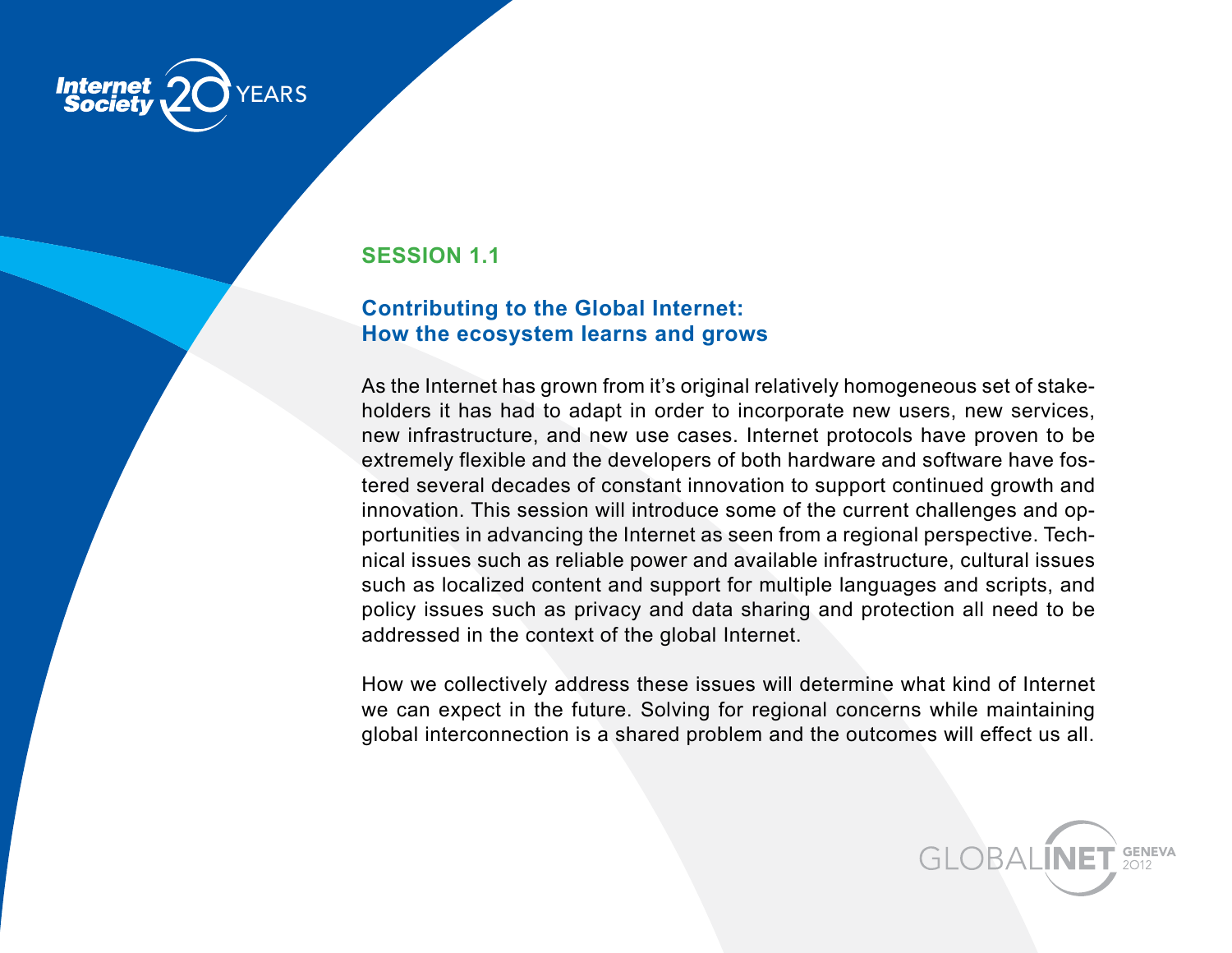

#### **Session 1.2**

#### **The Rule of Law and the Internet: Is the online world different from the offline world?**

The borderless Internet is creating a host of unfamiliar challenges for law enforcement agencies around the world because many crimes occur beyond the jurisdictions of national authorities. Accordingly, some governments and stakeholders have called for new national laws and international regimes to facilitate more effective responses to these transborder challenges. Conversely, others maintain that the existing policy frameworks are generally sufficient since relatively few illegal acts are unique to the online world (e.g. distributing malware or breaking into remote systems) whereas many others are already criminalized under laws designed for the offline world (e.g. identity theft, fraud). The tension between borderless crime and territorial-based jurisdictions also arises with respect to the new technological tools being deployed by law enforcement agencies and their private sector partners, such as deep packet inspection and DNS-based blocking and disruptions.Should the online world be policed in line with standards that are not only different from but more expansive and permissive than those we accept in the offline world? Is there a risk that in so doing, we risk losing sight of basic principles of due process, human rights and the rule of law online?

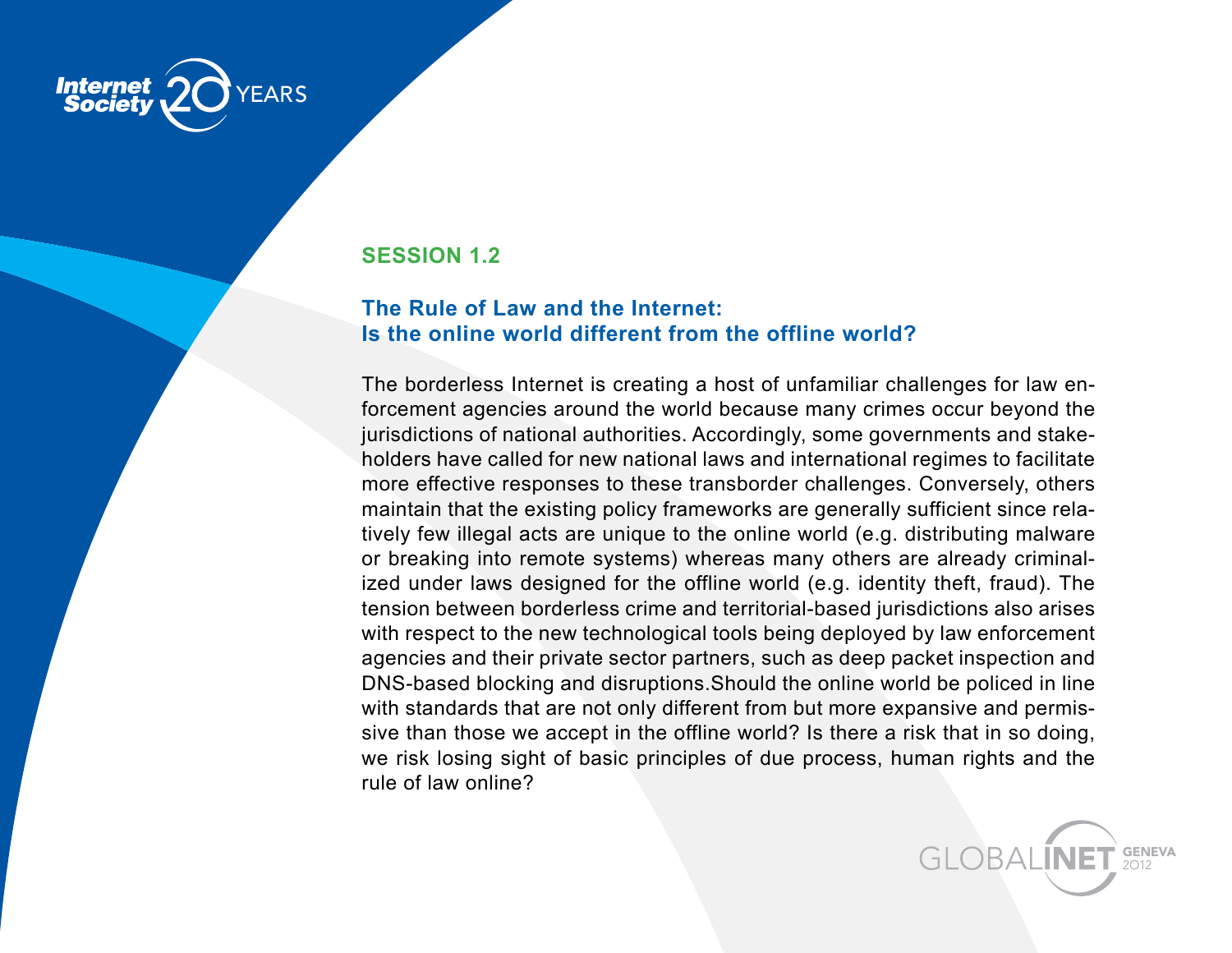

#### **Session 1.2 [CONTINUES]**

#### **The Rule of Law and the Internet: Is the online world different from the offline world?**

This session will explore the principles and practices that are appropriate for both worlds, and will consider how to deal with transborder issues that cannot be effectively responded to at the national level alone. It will:

- Identify the set of criminal acts that are unique to the Internet environment and the set that are shared with the offline world;
- Assess whether and how each set raises distinctive transborder problems for both the effectiveness of national responses and the ability of nation/states to pursue coordinated responses;
- Focus on some key overarching problems and trade-offs in designing solutions;
- Ensure that the standards for utilizing new technological solutions are consistent with fundamental human rights such as privacy protection and freedom of speech;
- Define the appropriate roles to be played by nongovernmental actors that are increasingly being asked to take on more active roles, sometimes without clear legal mandates, such as the CERTs, Internet Service Providers, domain name registries and registrars, and content providers;
- Avoid a situation in which the technologies, policies and practices elaborated by democratic nations empower authoritarian governments to suppress basic principles of rule of law, due process and human rights in new ways;
- Identify new modes of international and transnational cooperation that are not only functionally effective but consistent with multistakeholder participation and democratic accountability.

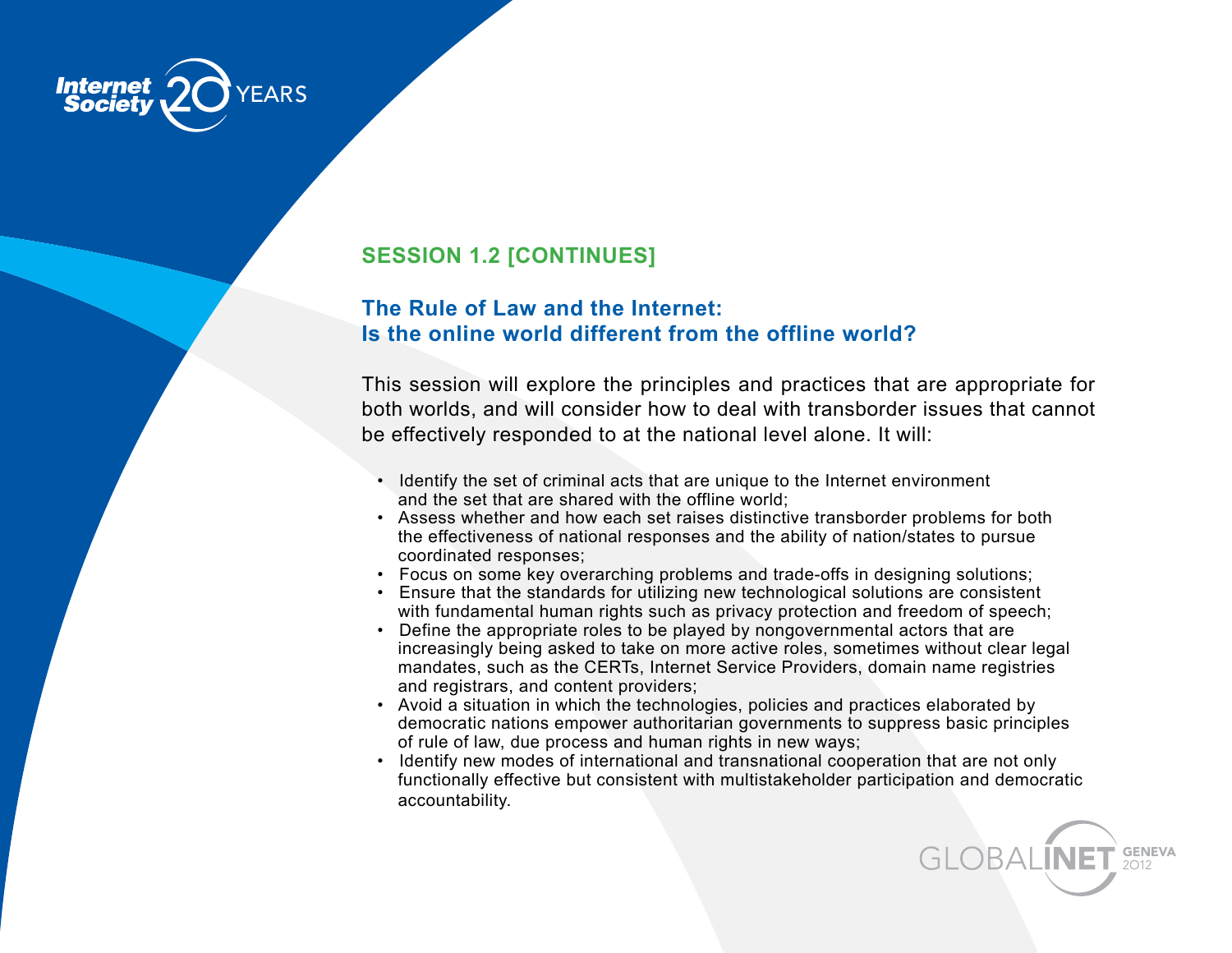

#### **Session 1.3**

#### **Youth and Social Networking – Redefining Business and Society**

The social networking revolution continues to extend its reach everywhere on earth, opening doors, tearing through walls and creating thousands upon thousands of virtual communities. Social networking tools have long eclipsed email as the de facto communication format for youth. Whatever is next is already happening somewhere. What will it look like when it emerges on the larger stage?

This session will explore the complicated role social networking plays in our world, how that role will evolve, and whether and how that evolution should be or even can be guided

- How is social networking powering social and political change?
- In what ways is social media changing the very essence of human interaction?
- What are the implications when transitory moments of our lives are permanently documented via social media?

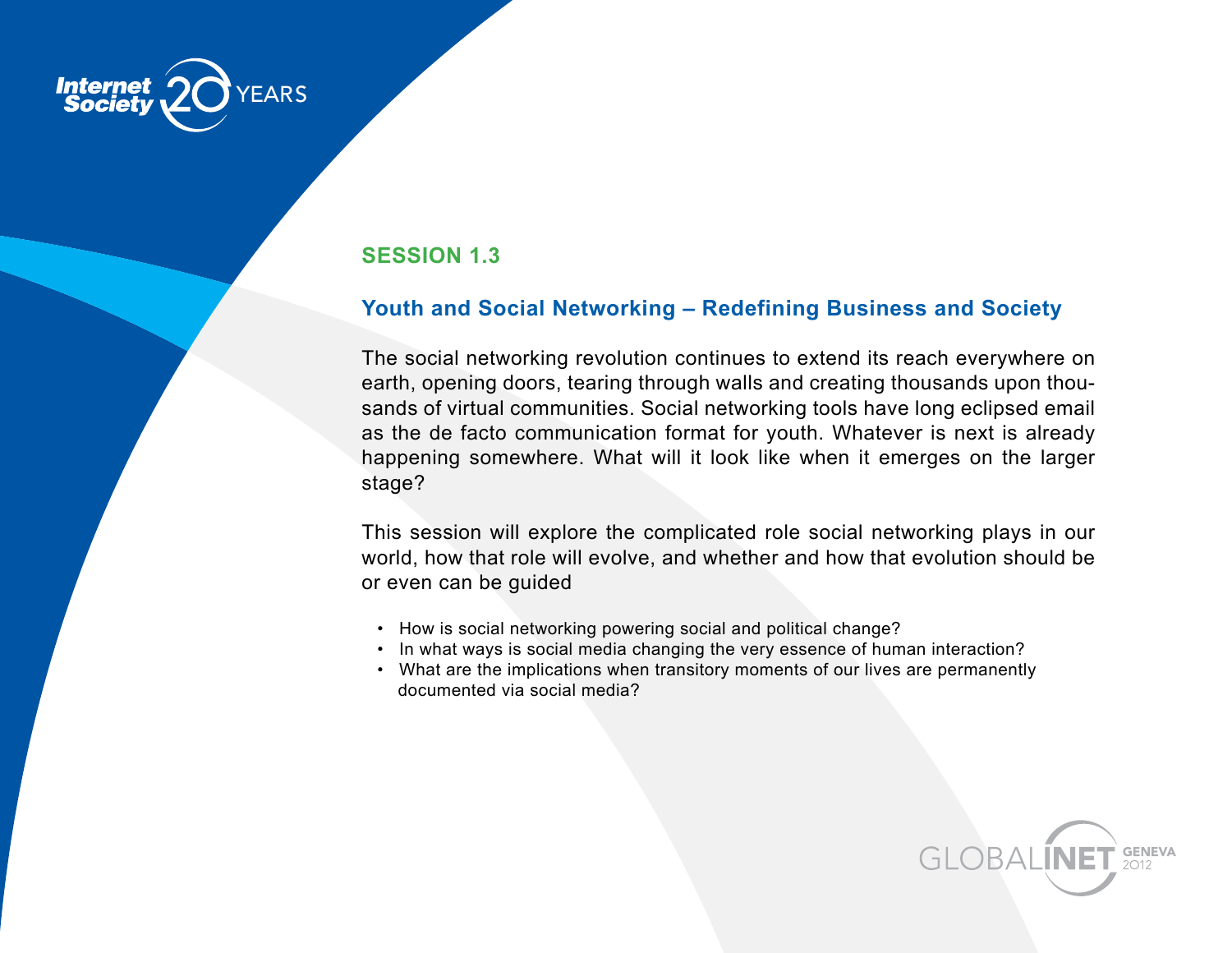

#### **Session 2.1**

#### **Digital Content, Intellectual Property and Innovation**

The Internet has become a key driver of innovation in a global economy that is increasingly dependent upon and defined by the expansion of human creativity. Its open architecture and generative nature have encouraged the development of new forms of content creation by a greatly expanded range of actors that employ previously unimaginable business models and practices, such as globally distributed mass collaboration and remixing. But while celebrated by many Internet experts as heralding a new dawn of global empowerment and creativity, these developments also have presented new challenges for content creators that remain wedded to long-established business models based on the rigorous definition and enforcement of traditional intellectual property right protections. This tension has produced conflicts such as those recently experienced with respect to the proposed SOPA and PIPA legislation in the United States, which seek to go far beyond existing approaches to rights enforcement by targeting (and arguably damaging) the Internet's critical resources. So how do we reconcile the need to preserve the Internet's fundamental character and its empowerment of new forms of creativity with the legitimate desire of leading content owners to control the revenues generated by their products?

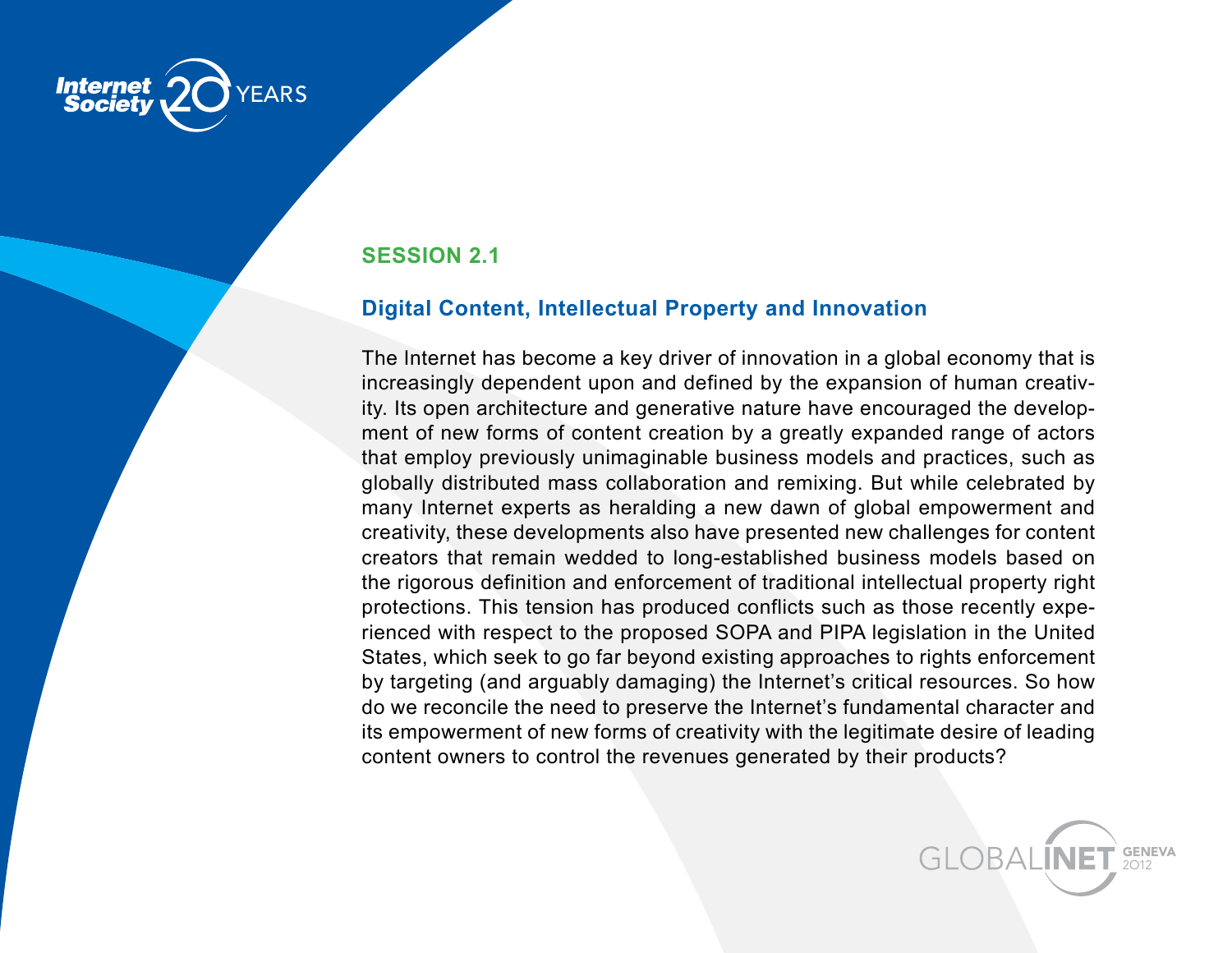

#### **Session 2.1 [CONTINUES]**

And how do we do this in a globalized environment where nation-states and stakeholders often follow distinctly different policies and practices in accordance with their local cultures and interests? This session will explore the highly topical policy terrain that has animated so much debate and action around the world and on the Internet in recent months.The session will:

- Compare and contrast the relative merits of traditional business models for content creation and dissemination with the new open and collaborative approaches to harvesting the wealth of networks;
- Identify possible third way business models that could meet the baseline requirements of content creators by facilitating consumption at reasonable but remunerative rates and thus avoid actions that could undermine the Internet's contribution to the creative economy;
- Assess the ability of existing national policies and international regimes to adapt to the specificities of the borderless Internet environment, and to strike a new and better balance between the contending forces that opens a space for the emergence of new solutions.
- Explore the problems and trade-offs of making technological solutions central to business models and policy frameworks, and identify options that would avoid doing damage to the Internet's stability and security;
- Assess the potential of international cooperation and reciprocal agreements to assist law enforcement, while avoiding the unintended side-effect of empowering authoritarian governments to limit dissent.

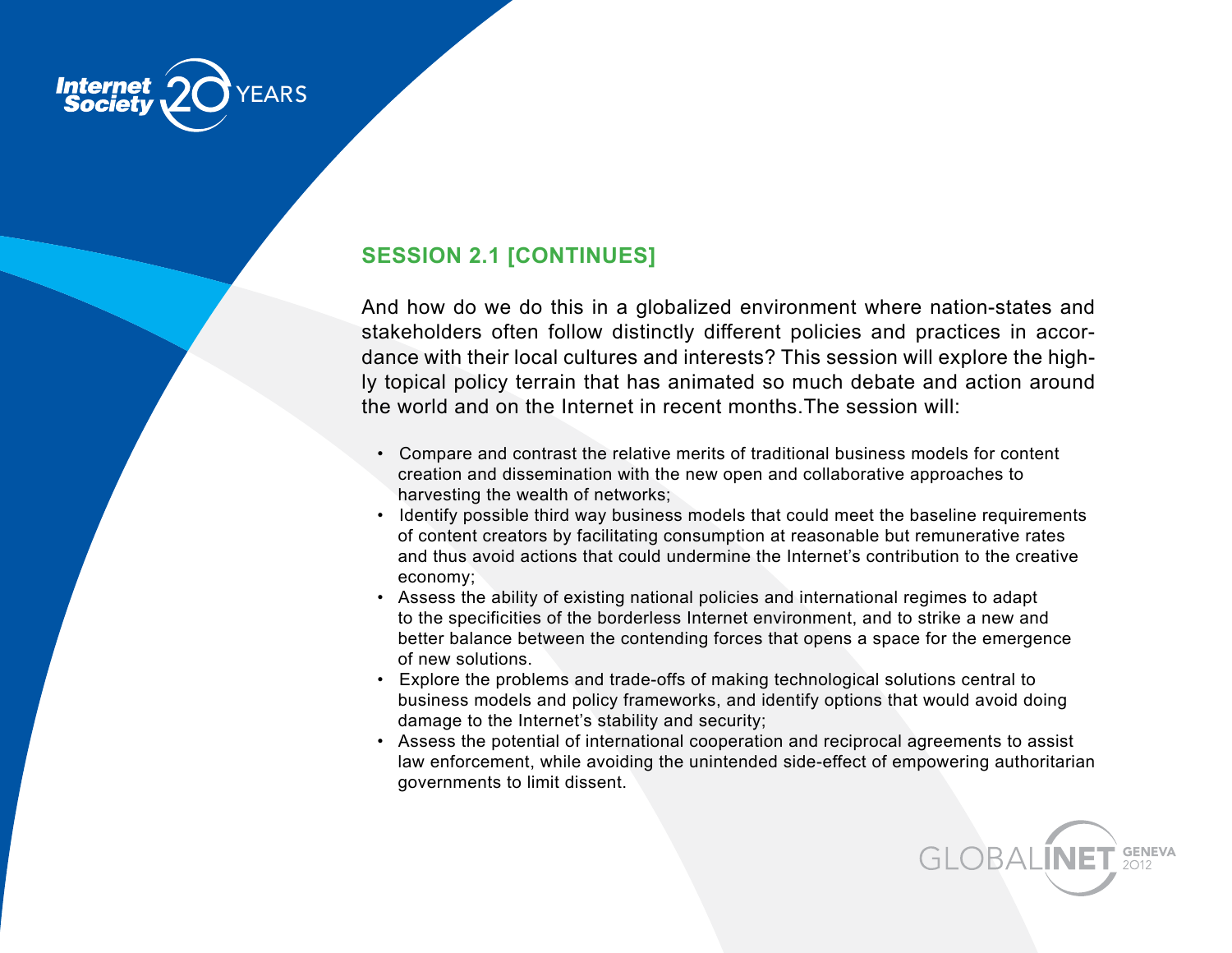

#### **Session 2.2**

#### **Harnessing the Internet for Economic Transformation**

Emerging and developing economies are at the forefront of Internet growth, with many countries experiencing double-digit increases in Internet penetration rates year on year. Many are also experiencing some of the fastest rates of GDP growth in the world, making emerging and developing economies exciting markets for a range of Internet-enabled services and trade. International offerings and investment will surely be part of the growth equation. However, there is also tremendous potential for fostering "home grown" Internet and e-enabled services that cater not only to local and regional markets, but also the rest of the world.

This panel will take a cross-sectoral approach to key questions including: How do we catalyze the local entrepreneurship and innovation that will transform emerging and developing economies from "Internet consumers" to "Internet creators," brining with it local job and wealth creation? What are the broader opportunities and challenges for harnessing the Internet for economic transformation? What can we learn from successful ventures and approaches to date?

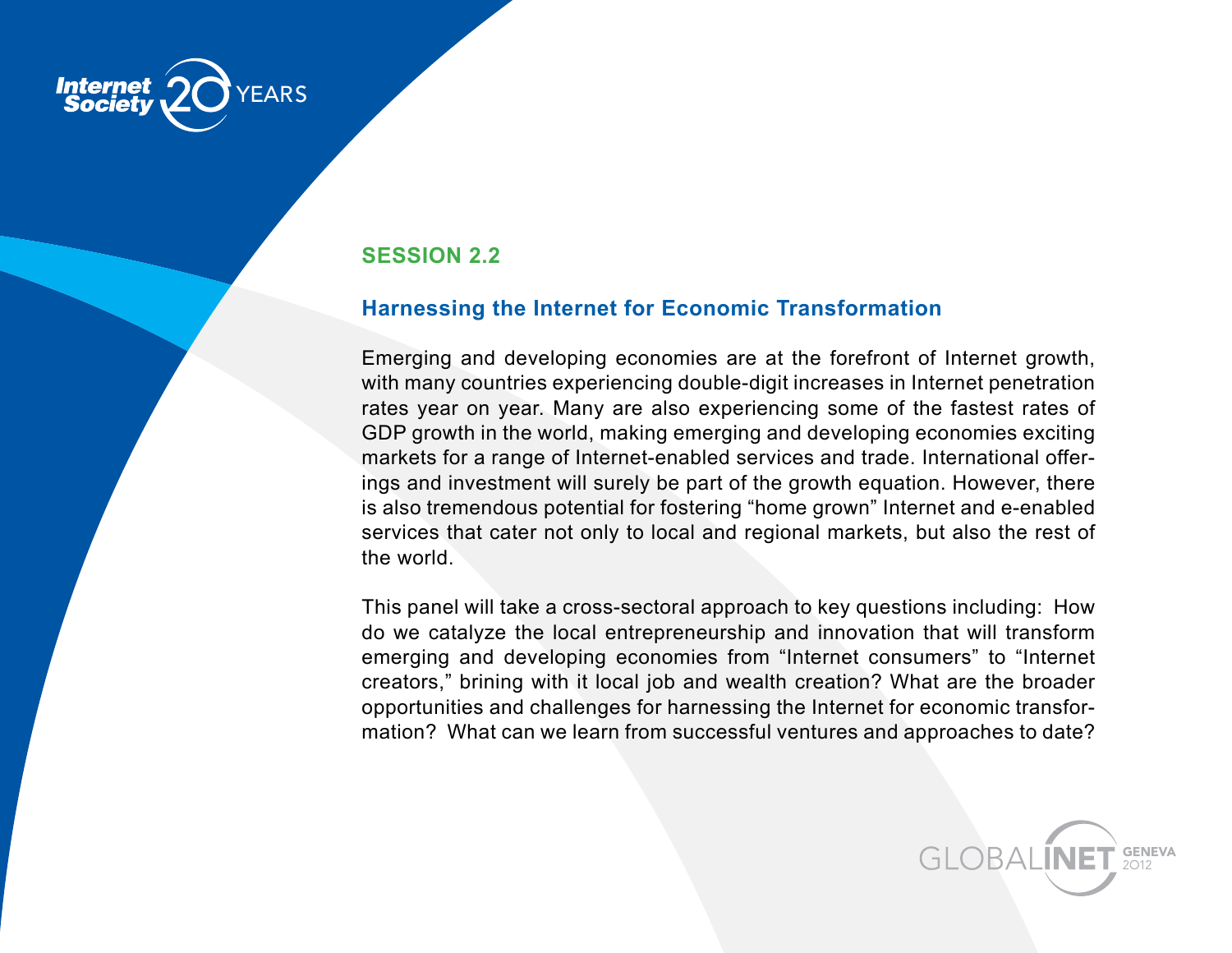

#### **Session 2.3**

#### **Collaboration: The Key Ingredient for Advancing Internet Innovationation**

The positive evolution of the Internet requires leaders who are able to work productively within the multi-stakeholder model of Internet governance. This two-part session will address practices and processes for collaborating to support an open and innovative Internet.

#### **Part 1: What Works? Stories of Successful Collaboration**

In this part of the session, Internet leaders will share lessons and best practices in collaboration at the junction of technical expertise and policy leadership.

- How do the multiple stakeholders work collaboratively in organizations like IETF, IGF and ICANN?
- How can we support their work and continue to advance the multi-stakeholder model?
- How do we ensure accountability within a multi-stakeholder model?

#### **Part 2: Collaboration: Design to Deployment**

DNSSEC, IPv6 and new gTLDs are a few of the standards and technologies involved in the long collaborative process that takes the world from design to deployment.

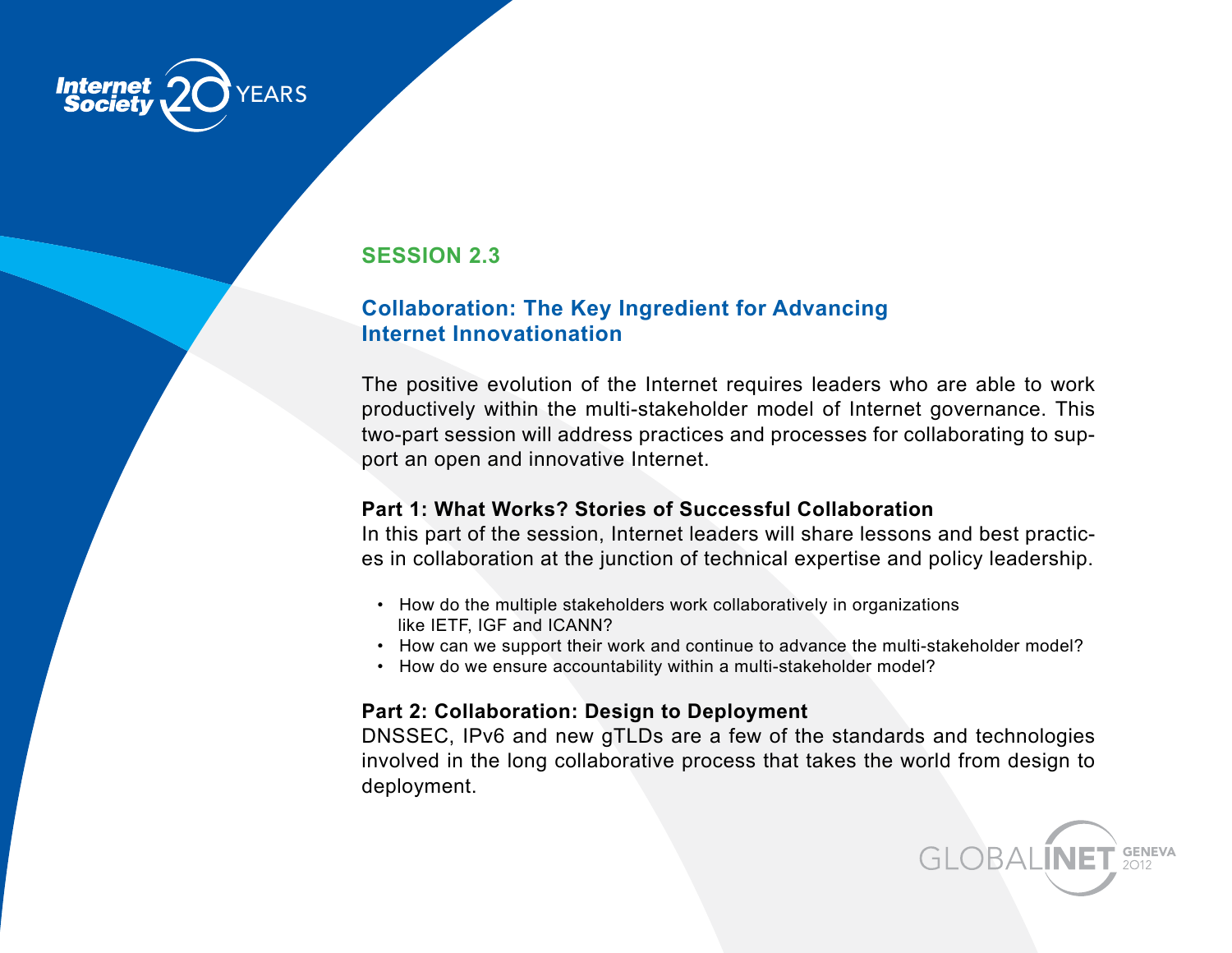

#### **Session 2.3 [continues]**

This part of the session will address the challenges of working in an environment where participation is open to all technical experts and standards-based deployments are voluntary, while meeting the needs of diverse users and the evolving network.

- What are the challenges for the multi-stakeholder community in advancing technological deployments?
- How do we detect consensus on new protocols across a range of voices?
- How do we promote technology updates imperative to the health of the Internet when they lack a clear short-term business rationale?

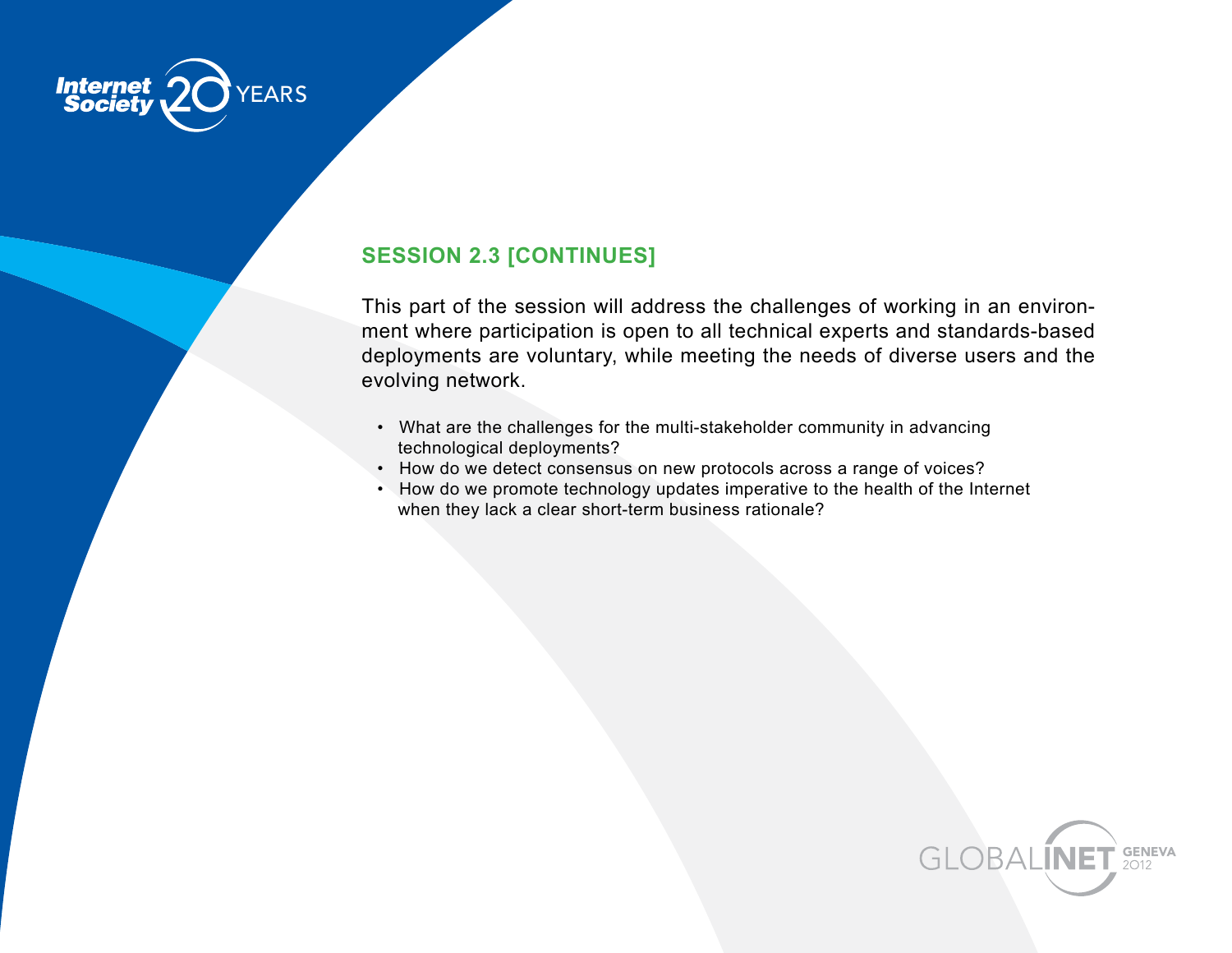

#### **CLOSING ROUNDTABLE**

#### **Game Changers: Where will they take us by 2032?**

Just 20 years ago, the Internet was very different from what we see today. The Internet pioneers envisioned a world of opportunity and sharing — and didn't focus much on business and commerce. Twenty years on, the Internet has become a powerful force in every aspect of our lives. It has also become the locus for political, economic and social change, with all the opportunities and challenges that brings.

If we look 20 years forward, what do we see? Don't miss this incredible opportunity to hear three generations of outspoken Internet game changers and pioneers engage in a provocative discussion of where they believe we are headed now. Our roundtable of young entrepreneurs, visionaries, and pioneers, will engage one another in discussing their vision for the future Internet and field questions from the audience.

Join the discussion, share your views, and help us imagine how the Internet will look when the Internet Society celebrates its 40th Anniversary.

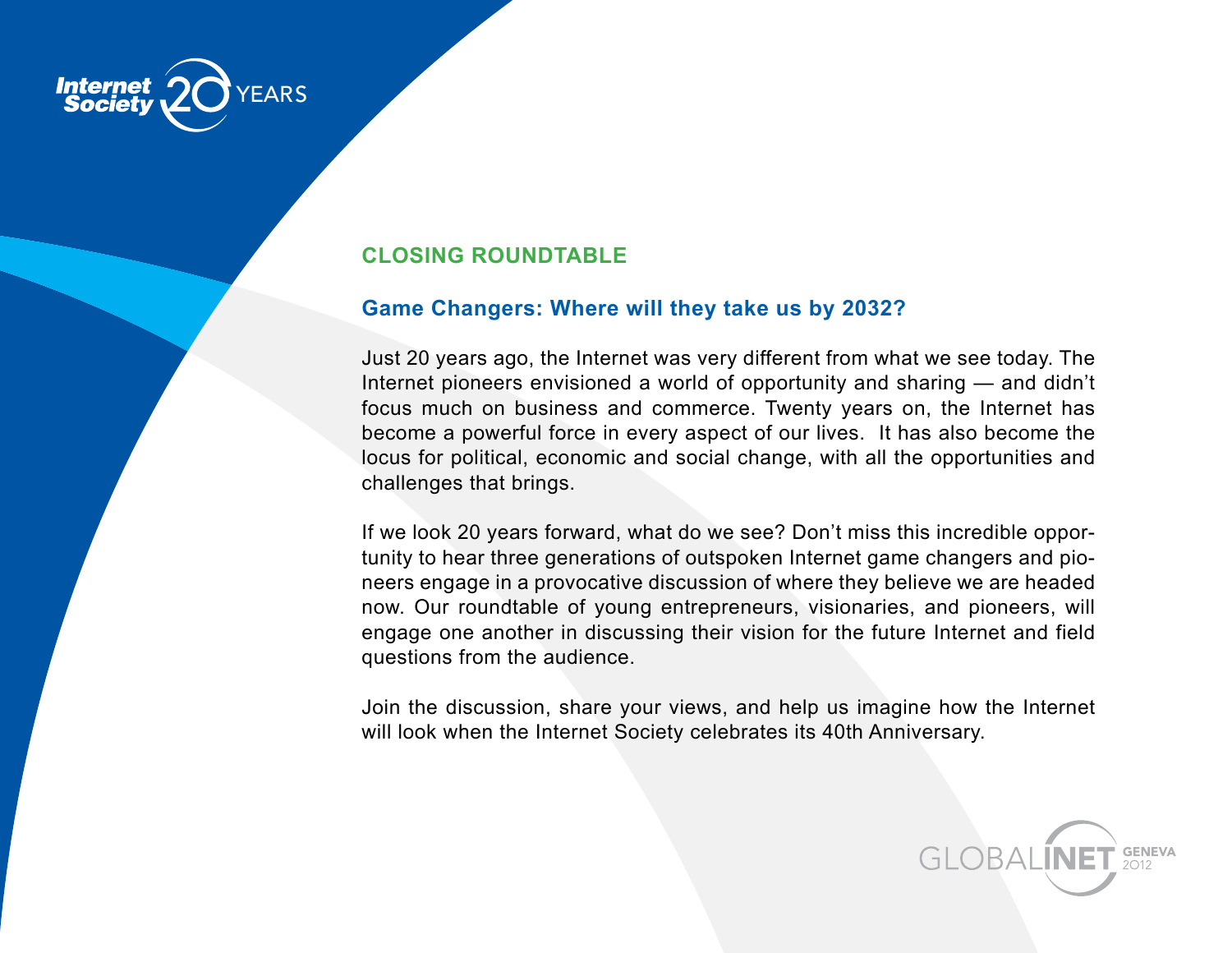

# **REGISTRATION**

Global INET 2012 is a unique opportunity to increase your knowledge, share insight, and network.

**Add your voice to the conversation - Register today!**

**Register Online** www.internetsociety.org/globalinet

#### **Questions**

Please contact Global Inet 2012 Registration Customer Service at +44.22.33.99.722 or via email inet2012reg@mci-group.com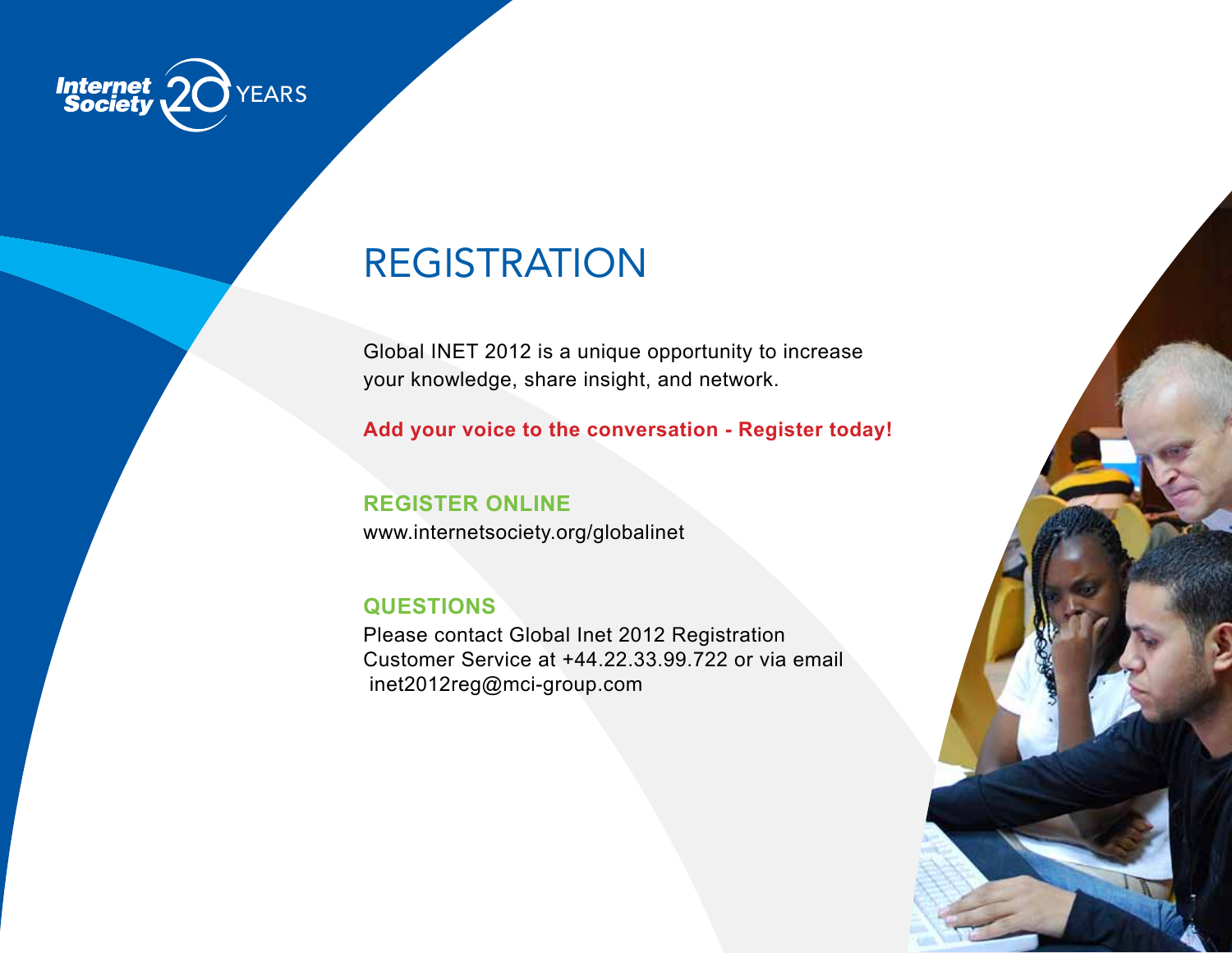

# REGISTRATION FEES

#### **Internet Society Sustaining Members**

 $\Box$  CHF 75

#### **Internet Society Chapter / Global Members**

CHF 150

#### **Internet Society Chapter / Global Members from Least Developed Countries (as defined by the United Nations)**

 $\Box$  CHF 25

#### **Non-Members**

**CHF 300** 

#### **Students**

 $\Box$  CHF 25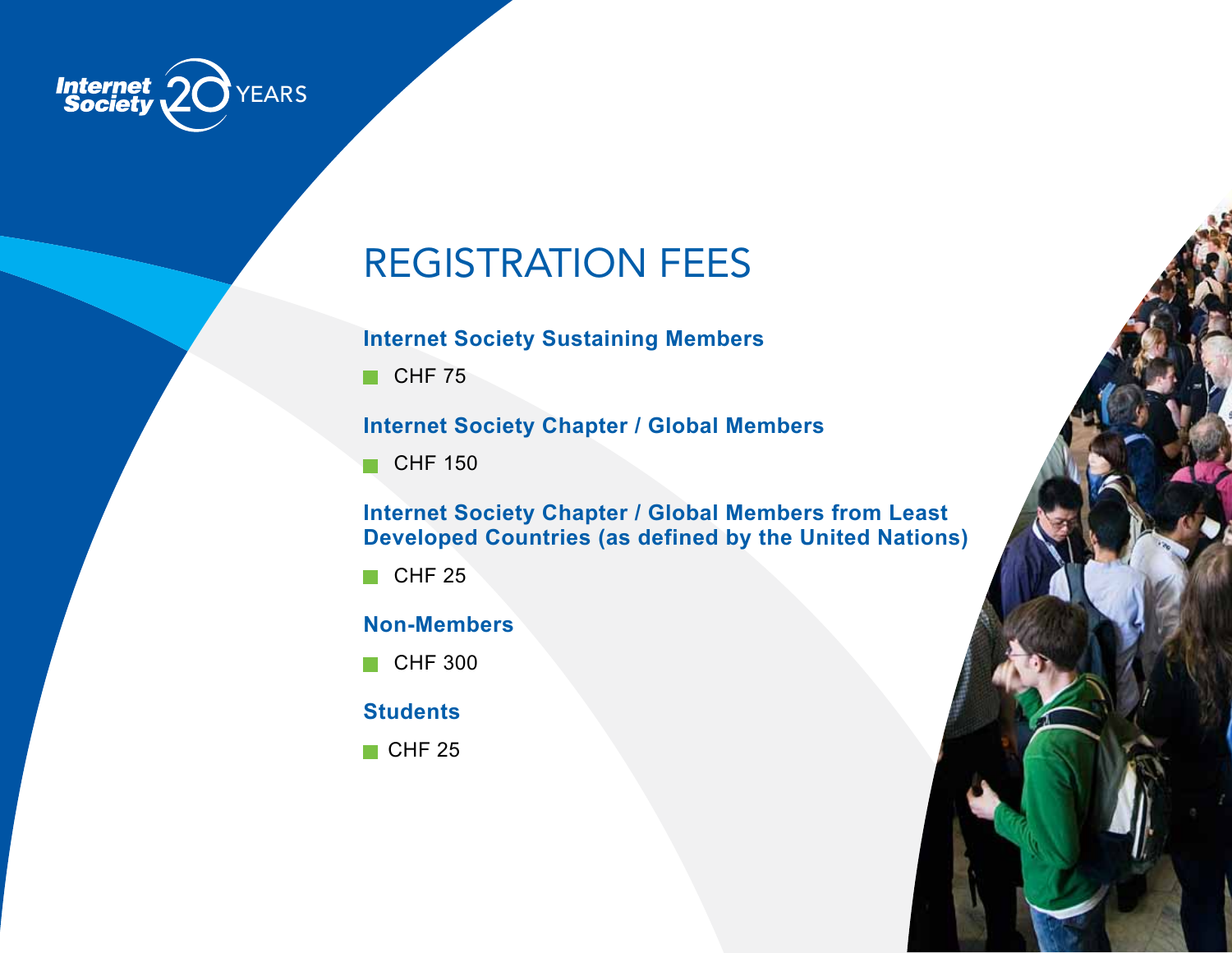

## SPONSORSHIP OPPORTUNITIES

As a key collaborator in supporting an open and accessible Internet, we are pleased to offer sponsorship opportunities at Global INET 2012.

Don't miss this invaluable opportunity to set your organization apart from the rest. To sign up as a sponsor or obtain additional information regarding sponsorship packages, contact:

**Graham Minton minton@isoc.org**  (Europe, Middle East, and Africa)

**Andrew Dvorshak dvorshak@isoc.org**  (Americas and Asia)